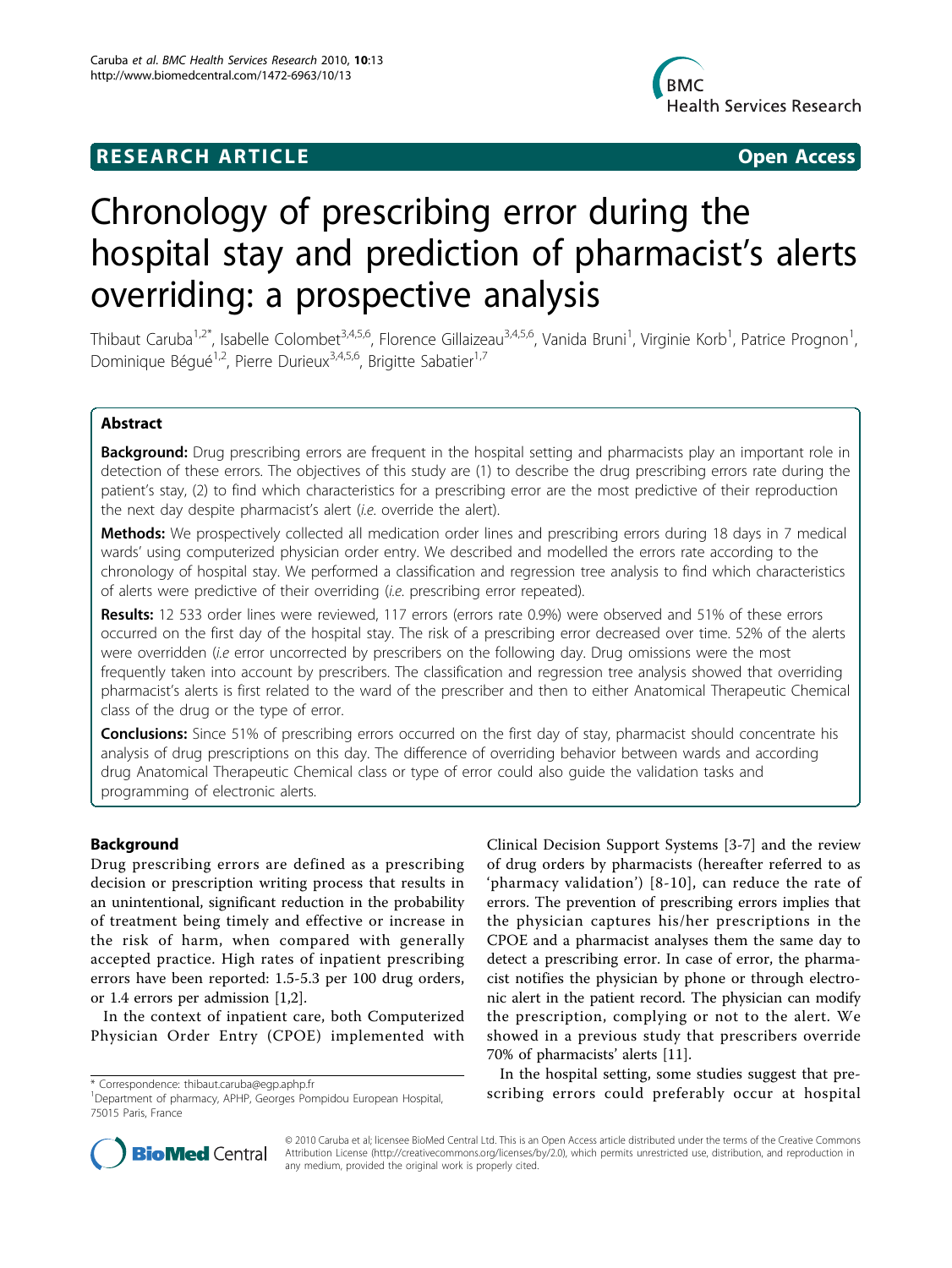admission, during a transfer or at discharge [[12,13\]](#page-9-0). To our knowledge, no study described the daily distribution of drug prescribing errors over the hospital stay.

The first objective of this study is to describe the rate of prescribing errors on first day of patient's stay and on the 14 following days. The second objective is to find which characteristics for an alert are the most predictive of its overriding.

## Methods

## Setting

In France, the physician is entirely responsible for prescriptions, including specification of the brand name of the drug (rather than its international denomination), infusion time and solution for reconstitution of intravenous medication. In this context, a pharmacist must alert the prescriber in cases of unavailability or non-conformity with best practice. However, the prescriber cannot modify the prescription directly, with the exception of replacing one drug with another having the same international denomination. Nurses should administer exactly what is written on the prescribing order.

Georges Pompidou European Hospital (HEGP) is a French tertiary care university hospital with 717 beds. A patient information system, integrating an electronic patient record and a CPOE (Dx-Care®, Medasys™) is implemented throughout the hospital since its inception in 2000. Dx-Care® is at the centre of care delivery. It is used by doctors, pharmacists and nurses:

• to prescribe laboratory examinations and imaging tests for a patient,

- to visualize the results of laboratory tests,
- to establish and to consult nursing schedules,
- to archive a structured observation,
- to prescribe drugs,
- to validate prescriptions by pharmacists (pharmacy validation).

The drug prescription facility is available in 17 medical wards, 506 beds, 70% of the hospital's beds. The remaining wards, which do not use the CPOE are the ones for oncology (15% of hospital beds) and for emergency or intensive care (15%). Pharmacy validation is carried out daily, from Monday till Friday, in 7 wards (148 beds) out of the 17 which use the CPOE: immunology, nephrology, vascular medicine, geriatrics, diabetes care and internal medicine (2 wards). It is performed twice a week in 7 other wards (300 beds), and the drug orders of the 3 remaining wards (58 beds) are not reviewed at all by any pharmacist.

Five full-time pharmacists are involved in pharmacy validation. Nights' prescriptions are reviewed on the next day and weekends' prescriptions are reviewed on Monday if unexpired.

We define a prescription as a list of drug orders made per day by physician for one patient. For each drug order the physician has to precise: drug name, dose, unit, reconstitution process, route and optional annotation in a plain text field. In addition, the physician has to choose frequency and duration of the order. Various types of prescription aid are available: information about reconstitution processes for intravenous drugs, typical orders pre-specified by pharmacists for intravenous drugs and an integrated drug-drug interaction system are to be targeted by the prescriber. Only alert concerning maximum dose for oral drugs are actively targeted by the system without request by the prescriber.

The pharmacist analyses each patient's prescription, drug order by drug order (dose, unit, time to take, route, frequency in a day, reconstitution process) and the prescription as a whole, testing for drug-drug interactions. The pharmacist has access to biological data and patient record. This analysis is performed daily so that a drug order prescribed for 3 days is validated 3 times.

In case of prescribing error, the pharmacist posts a message, which can be visualized by prescribers through an 'accepted' or 'refused' symbol inserted next to the order line. The 'accepted' symbol indicates that the pharmacist agrees with the prescription, unless a comment is added relating to good practice, which may or may not suggest a modification of the prescription line. The 'refused' symbol indicates that the pharmacist disagrees with the prescription line, having identified a potential severe prescribing error and suggesting its correction. The physician may click on the symbol to visualize the pharmacist's comment, but is not obliged to take that comment into account. We define as alert, any line with a 'refused' symbol or an 'accepted' symbol associated with a comment from the pharmacist and which corresponds to a potential prescribing error. The prescriber can choose to ignore the alert and maintain his/her order along with the pharmacist symbol: in this case we considered the alert as overridden. Alternatively, the prescriber may take the alert into account. Then, the prescriber can either discontinue the order or modify it by cancelling the order line and recreating another one. It is therefore possible from the pharmacy validation database to analyse whether or not an alerts has been overridden the following day.

## Collection of data

The 7 participating wards are those where pharmacy validation is performed daily. Prescribers of these wards were 24 physicians. All data were collected prospectively by pharmacists while validating the prescriptions. According to French regulation, this study that aimed at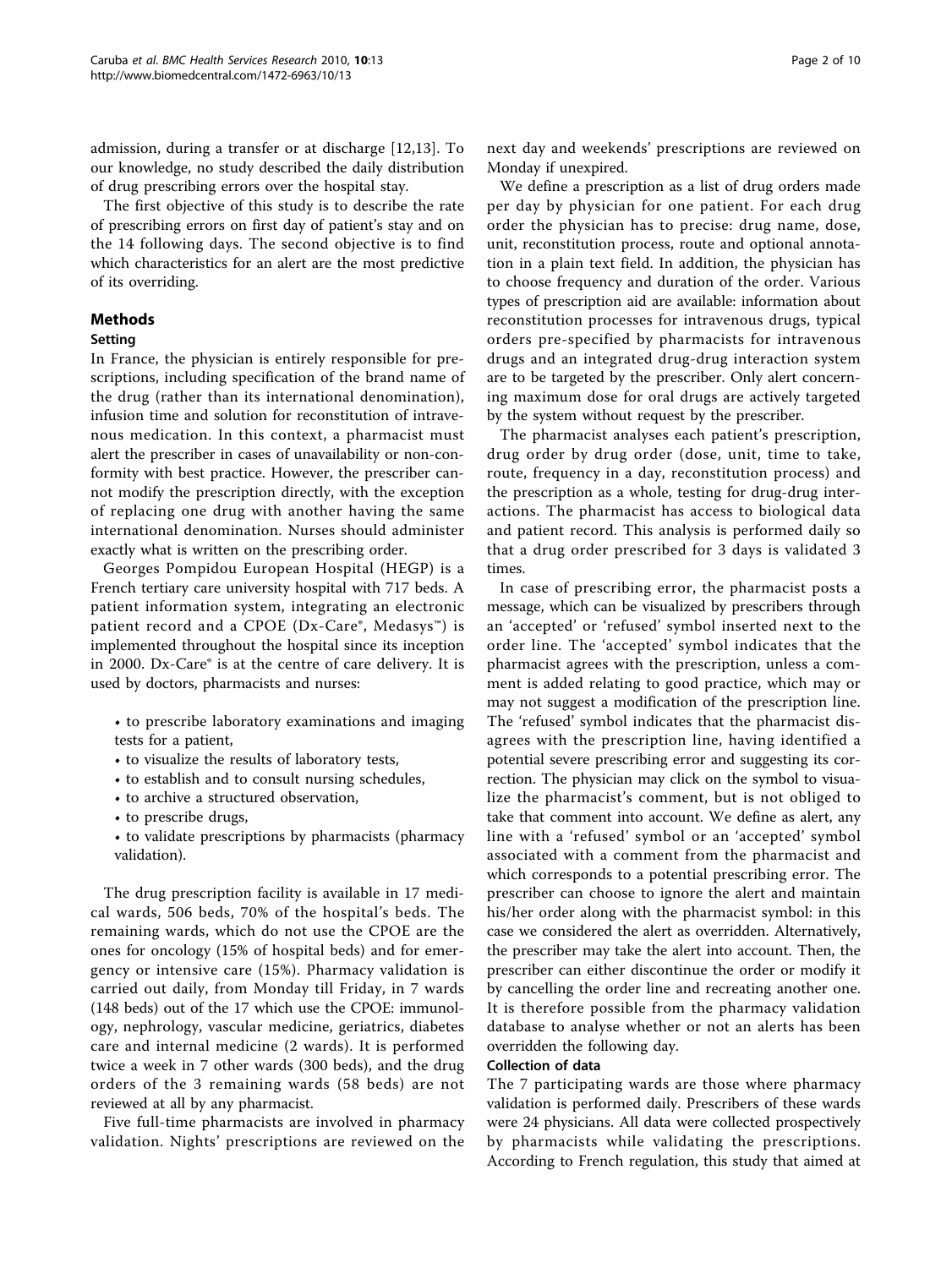improving quality of care did not require to be approved by any research ethic committee. The data collection has been approved by French Data Protection Authority. Pharmacists collected prescribing errors detected for each patient admitted in these 7 wards between June 26 to July 13, 2007. We defined as "new prescribing error" any error appearing for the first time in the patient's prescription whether at admission or in the following days. If this error was maintained the next day, it was not any more considered as "new". Only new errors were recorded and for each of them, their chronology of appearance during the patient's stay  $(i^{th})$  day), their type<br>and degree of severity, as defined according to a comand degree of severity, as defined according to a commonly used classification (see Additional file [1](#page-8-0)) [[3,6,8,14,15\]](#page-9-0). For each patient admitted during the study period we also collected data regarding renal impairment, hypertension, thromboembolic disease, as these are clinical contexts known to be associated with more prescribing errors [[16,17](#page-9-0)].

Since pharmacy validation is provided from Monday to Friday, any prescribing error occurring during the week-end was only collected if still present on following Monday. Thanks to the Dx-Care® program we still had access to the exact date of this error, therefore to its chronology in hospital stay. Our first objective consisted in describing the chronology of all new prescribing errors.

Our secondary objective relates to alerts posted by pharmacists in response to new prescribing errors. The alert was considered as overridden if repeated on following days for the same order, consecutively to the absence of any modification of prescription neither evolution of clinical context.

## Statistical analysis

## Primary outcome

We first described the rate of new prescribing error according to its chronology in the patient's hospital stay. The day of admission was noted as day one.

Then we modelled the time-errors relationship in the first seven days of stay with multivariable models (we ruled-out prescriptions recorded after the seven first days of stay as the number of new errors decreased significantly after this day inducing estimation problems). We tested patient medical data (renal impairment, hypertension and thromboembolic disease), wards, number of order lines, day of discharge as potential confounders of the model. Renal impairment was defined according to the estimated glomerular filtration rate (less than 79 mL/min/1.73 m<sup>2</sup>). Hypertension was defined according to the arterial blood pressure (systolic blood pressure of 140 mm Hg or greater or a diastolic blood pressure of 90 mm Hg or greater). Thromboembolic disease was defined by the prescription of an anticoagulant drugs.

We modelled the risk of an error on  $i^{tn}$  day of stay<br>ith a Generalized Estimating Equation (GEF) regres. with a Generalized Estimating Equation (GEE) regression model taking account for dependency between repeated measurements in a stay. In addition, a mixed Poisson regression model was performed to examine whether the number of new prescribing errors per order lines was related to  $i^{th}$  day of stay. We presented the results from the Poisson regression model as estimation results from the Poisson regression model as estimation of the number of new prescribing errors per 10 order lines since the median number of order lines in a prescription was 7. For both models, a backward selection process with all potential confounders was used to reach the final multivariate model, and the  $i^{th}$  day of stay was<br>introduced as a discrete or a continuous variable with introduced as a discrete or a continuous variable with possibly mathematical transformation according to the minimum deviance criteria.

## Secondary outcome

To find which characteristics of new alerts were the most predictive of alert's overriding, we performed a classification and regression tree (CART) analysis. This method developed by Breiman et al. [[18\]](#page-9-0) consisted in algorithms with logical "if-then" conditions for predicting or classifying cases. We chose this method since it produced simple decision rules allowing pharmacists to classify prescribing errors with low or high risk of alert's overriding.

We removed new alerts occurring on the day of discharge or after the fifteenth day of stay because it was not possible to allocate them a status (overridden the next day or not). Additionally, weekends' prescriptions were not present in our sample since the pharmacist didn't review prescriptions on these days. The potential variables of interest included in the model were medical history (renal impairment, hypertension, thromboembolic disease), wards, Anatomical Therapeutic Chemical classification drug, number of order lines, type of alerted error, severity of alerted error and the  $i^{th}$  day in the stay.<br>The GINI criterion was used to determine the best split The GINI criterion was used to determine the best split at each node. The tree was pruned according to the one standard error rule with a 50-fold cross validation procedure [[18](#page-9-0)]. Since we aimed to maximize the number of true positive alerts (i.e. alerts predicted as overridden which would actually be) and to minimize the number false positive alerts (i.e. alerts not overridden the next day which are predicted as overridden), we respectively maximised positive predictive value and specificity introducing weighing factors of misclassification.

All statistical analyses were performed using SAS 9.1 (SAS Institute, Cary, North Carolina, United States) and R software (version 2.7.2).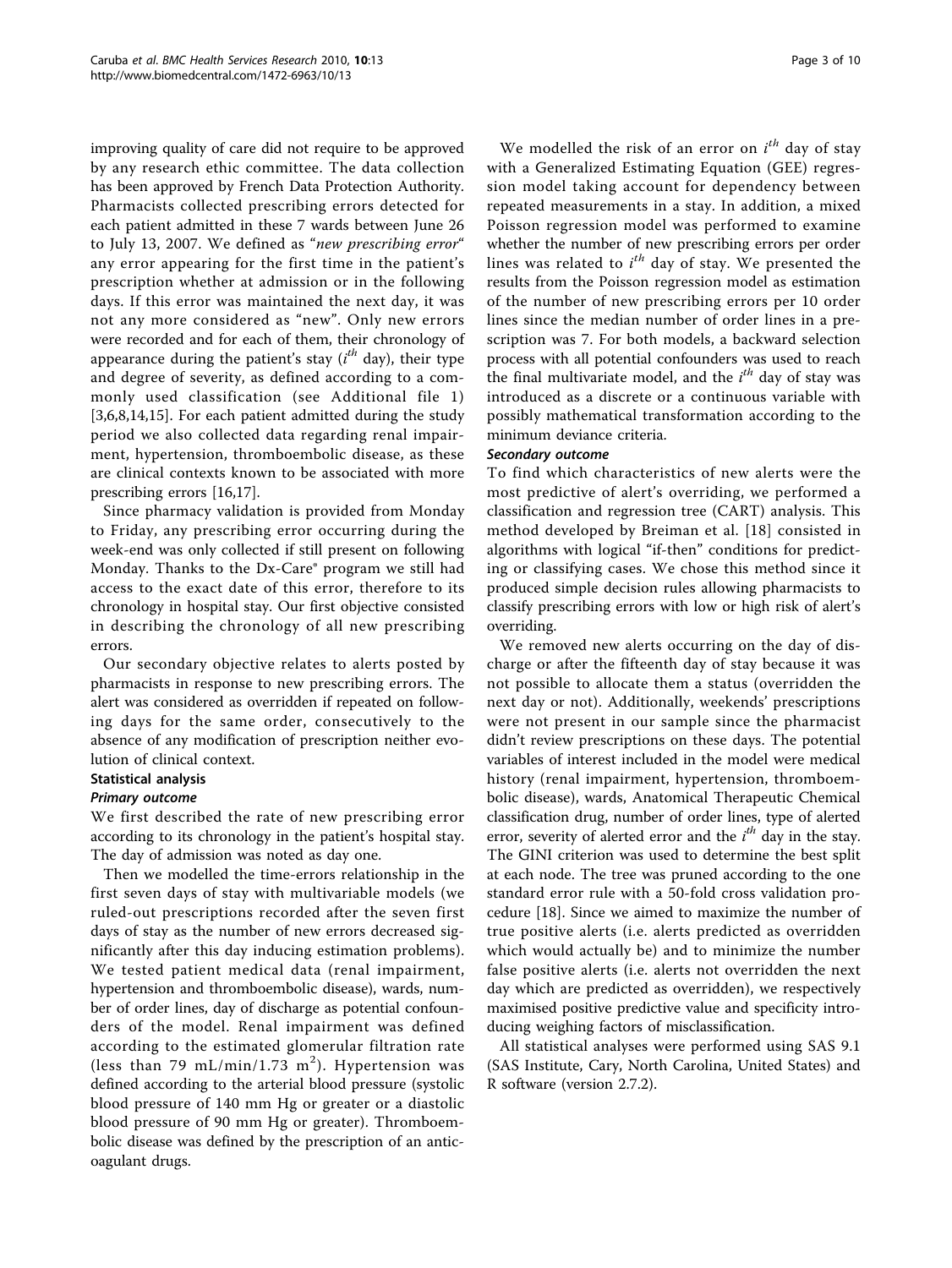## <span id="page-3-0"></span>Results

## **Participants**

A total of 204 patients with 214 stays of at least 24 hours (1 594 hospital days) were included in the study: 198 patients (97.1%) had one stay, 6 (3.0%) two stays or more. Median length of stay for the patient was 6 days (inter quartile range from 3 to 11 days). Mean number of order lines in a prescription was  $7.9 \pm 4.2$ . Thirty six percent stays took place in both internal medicine wards, 17% in clinical immunology, 15% in vascular medicine, 12% in geriatrics, 11% in diabetes care and 9% in nephrology.

Eighty four patients (41%) had none of these 3 comorbidities: renal impairment, hypertension and thromboembolic disease. Eighty seven (43%) patients had only one co-morbidity, twenty eight patients (14%) had 2 comorbidities and 5 patients (2%) had 3 co-morbidities. Hypertension, renal impairment and thromboembolic disease concerned respectively 90 patients (44%), 56 patients (27%) and 32 patients (16%).

## **Outcomes**

## Primary outcome

During the study period, pharmacists reviewed 12 533 order lines for the 204 patients admitted in the 7 wards

(i.e. 214 stays). Pharmacist detected 117 new prescribing errors (i.e. prescribing error detecting for the first time) and these new prescribing errors concerned 77 stays (36% of the stays). Among these errors, 103 occurred Monday through Friday and 14 between Saturday and Sunday.

The histogram in Figure 1 shows the number of new prescribing errors per 10 order lines according to the day of stay. More than 51% of these errors (60/117) occurred on the day of admission (see figures below histogram). This rate was 80% over the first three days. Nine (7.7%) errors were observed in 8 of the 96 stays (8.3%) which lasted 8 days or more. These 9 errors were indifferently distributed between the  $8<sup>th</sup>$  and the  $15<sup>th</sup>$ day of stay (see Figure 1). The new prescribing errors rate per ten prescriptions order lines was maximum the day of admission and decreased in the first six days of stay. We observed an increase in the rate between the sixth and eighth day and after the fourteenth day but these fluctuations corresponded to small variations in the number of errors. The level of severity of errors was not significantly different in the first days of stay (71% were level C for the first 3 days and 84% for the next days).

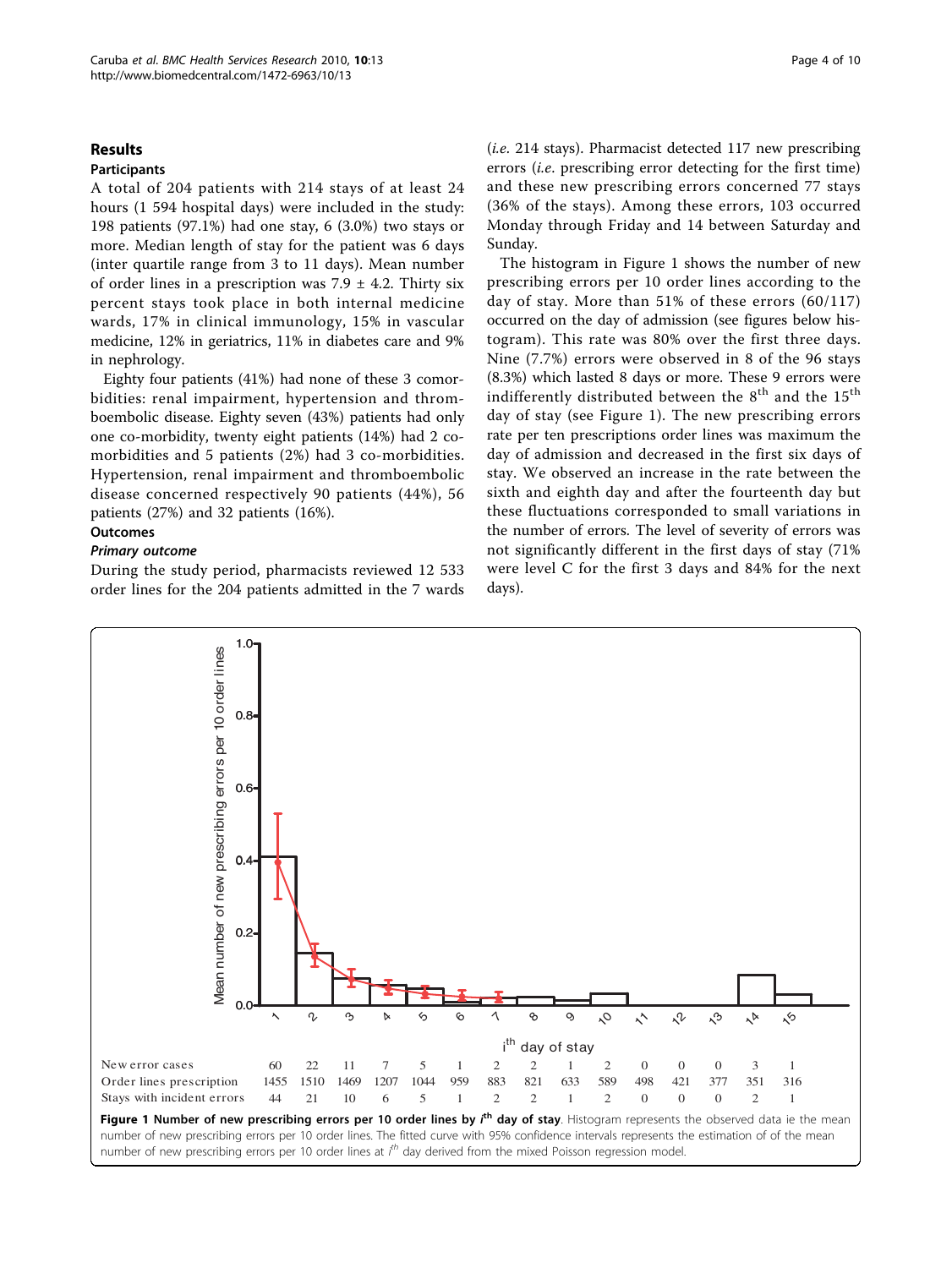The results from the GEE regression model are presented in Table 1. The backward selection process indicated that hypertension, thromboembolic disease, ward and day of discharge didn't influence the new prescribing errors rate in the stay. However, renal impairment, number of order lines and day of the stay were significantly associated with the risk of error. An error was twice likely to occur among patients with renal impairment than among patients without [OR =  $2.2$  (95% CI, 1.3-3.5),  $p = 0.002$ . In addition, for a ten increase of the number of order lines in a prescription, the risk of error increased 3 times [OR = 3.1 (95% CI, 1.8-5.2), p < 0.001]. We found that the risk of a new prescribing error decreased significantly over time ( $p < 0.001$ ). This means that the more distant the day was from the first day of stay, the less the risk was to have a new prescribing error. However, this decrease was not constant over time but "digressive" (modelled with a log-linearity relationship between the logit and the day). For example the reduction of the risk of a new prescribing error in the second day of stay compared to the first day was more important than the reduction of risk in the fifth day of stay compared to the fourth day. The mixed Poisson regression model of the new prescribing errors rate

Table 1 Estimated Odds Ratio and 95% Confidence Intervals for the GEE\* regression model for new prescribing error in a prescription.

| GEE* regression<br>model<br>Variable               | Univariate analysis       |         | Final multivariate modelt       |         |  |
|----------------------------------------------------|---------------------------|---------|---------------------------------|---------|--|
|                                                    | Crude Odds Ratio [95% CI] | P value | Adjusted Odds [95% CI]<br>Ratio | P value |  |
| Number of order<br>lines, for 10 lines<br>increase | 2.34 [1.54-3.55]          | < 0.001 | 3.13 [1.89-5.16]                | < 0.001 |  |
| Day, for 1 day increase                            | 0.57 [0.47-0.70]          | < 0.001 |                                 |         |  |
| $Log/day$ ) $\ddagger$                             |                           | < 0.001 |                                 | < 0.001 |  |
| day2 versus day 1                                  | 0.39 [0.29-0.52]          |         | $0.34$ $[0.25 - 0.47]$          |         |  |
| day3 versus day 2                                  | 0.57 [0.49-0.67]          |         | $0.54$ [0.45-0.64]              |         |  |
| day4 versus day 3                                  | 0.67 [0.60-0.76]          |         | $0.64$ [0.56-0.73]              |         |  |
| day5versus day 4                                   | 0.74 [0.67-0.81]          |         | 0.71 [0.64-0.79]                |         |  |
| day6 versus day 5                                  | 0.78 [0.72-0.84]          |         | 0.76 [0.69-0.82]                |         |  |
| day7 versus day 6                                  | 0.81 [0.76-0.86]          |         | 0.79 [0.73-0.85]                |         |  |
| Renal failure                                      |                           | < 0.001 |                                 | 0.002   |  |
| <b>No</b>                                          | 1.00                      |         | 1.00                            |         |  |
| Yes                                                | 2.19 [1.41-3.39]          |         | 2.16 [1.35-3.43]                |         |  |
| Hypertension                                       |                           | 0.49    |                                 |         |  |
| No                                                 | 1.00                      |         |                                 |         |  |
| Yes                                                | 0.85 [0.54-1.34]          |         |                                 |         |  |
| Thromboembolic<br>disease                          |                           | 0.061   |                                 |         |  |
| No                                                 | 1.00                      |         |                                 |         |  |
| Yes                                                | 1.65 [0.97-2.80]          |         |                                 |         |  |
| Ward                                               |                           | 0.016   |                                 |         |  |
| diabetes care                                      | 1.00                      |         |                                 |         |  |
| geriatrics                                         | 2.08 [0.62-6.99]          |         |                                 |         |  |
| internal medicine<br>(ward $1)$                    | 2.48 [0.72-8.42]          |         |                                 |         |  |
| internal medicine<br>(ward $2$ )                   | 3.20 [0.95-10.65]         |         |                                 |         |  |
| immunology                                         | 3.33 [0.99-11.15]         |         |                                 |         |  |
| vascular medicine                                  | 3.41 [1.03-11.28]         |         |                                 |         |  |
| nephrology                                         | 6.31 [1.94-20.46]         |         |                                 |         |  |
| Day of discharge                                   |                           | 0.124   |                                 |         |  |
| <b>No</b>                                          | 1.00                      |         |                                 |         |  |
| Yes                                                | 0.49 [0.19-1.22]          |         |                                 |         |  |

\* GEE = Generalized Estimating Equations; † After backward selection with all potential confounders; ‡ The log-linearity relationship traduces that the decrease of the risk to have a new prescribing error was not constant over time but "digressive".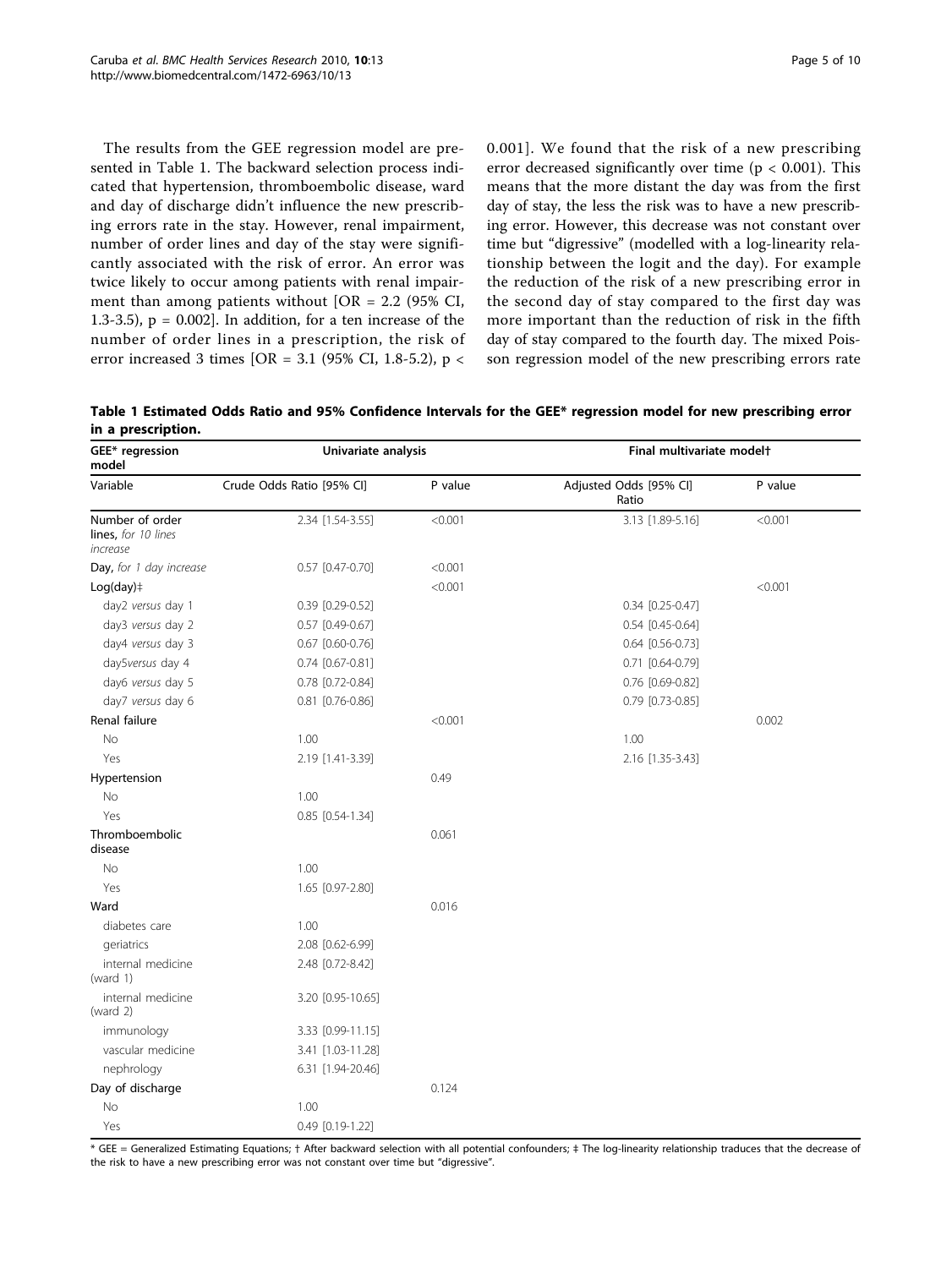per order lines conducted to similar results. Figure [1](#page-3-0) shows the estimation of the mean number of new prescribing errors per 10 order lines with 95% confidence intervals (CIs) derived from the final multivariate model (see Additional files [2](#page-8-0) and [3](#page-8-0) for the results from the univariate and multivariate analyses). There was a significant difference in the error rates between the 3 first days of stay (CIs disjoint). The renal impairment was significant in the model but the interaction term with the day of stay was not. This indicated that the mean number of new prescribing errors was different the day of admission for patients with and without renal impairment but the decrease was similar along the stay. Among patients with renal impairment, the mean number of new prescribing errors per 10 order lines was estimated to 0.62 (95% CI, 0.44-0.88) the day of admission, 0.21 (95% CI, 0.16-0.29) the second day of stay, 0.12 (95% CI, 0.08-0.17) the third day of stay, and less than 0.10 from the fourth day of stay. Among patients without renal impairment, the expected mean numbers were respectively 0.34 (95% CI, 0.24-0.48)], 0.12 (95% CI, 0.08-0.16)], and less than 0.07 from the third day of stay.

#### Secondary outcome

Pharmacists posted 117 alerts in response to the 117 new prescribing errors. Among these 117 alerts, 103 were posted the same day. The other 14 alerts were posted within 1 or 2 days after prescriptions written between Saturday and Sunday. These were excluded from further analyses (figure 2).

Characteristics of the 117 new prescribing errors and status of the alert the next day are described in Table [2](#page-6-0). More than half of the alerts (56.4%) targeted inappropriate choice of drug and/or drug dose. Twenty four (20.5%) alerts targeted drug omissions. No alert highlighted life-threatening error.

Among these 103 alerts, 7 occurred on the day of discharge or on the fifteenth day of the stay, so that it was not possible to evaluate whether or not they would have been overriden. Analysis of alert's overriding behavior therefore concerned the 96 remaining alerts (figure 2). Fifty (52%) alerts have been overridden (i.e. error remained uncorrected by prescriber the following day. Drug omissions were the most frequently alerts taken into account by prescribers: 64% (14/22) of these alerts were corrected.

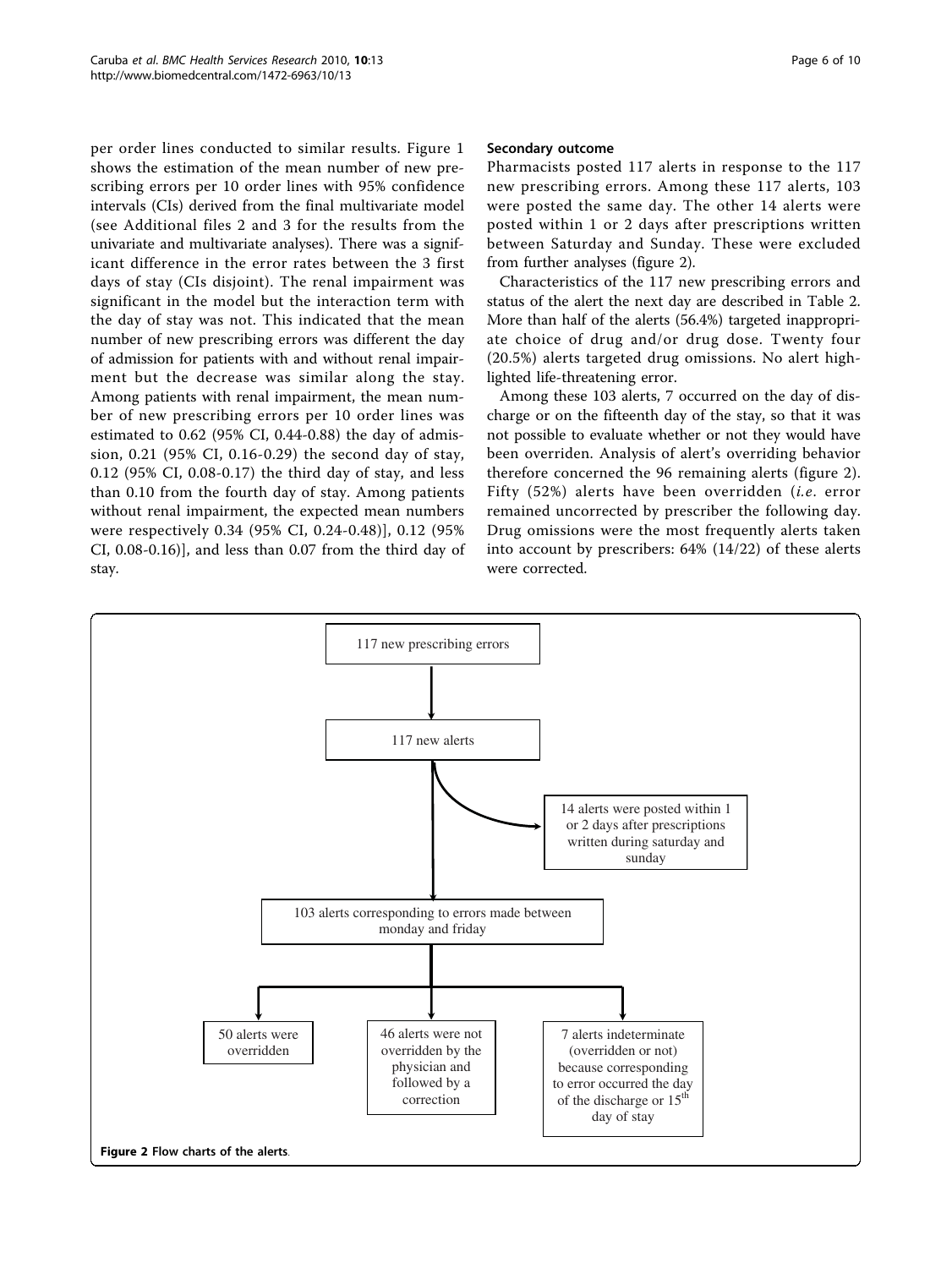| Status of the alert<br>the next day                 | Alert<br>Overridden<br>$N = 50$ |        | Alert<br>Not overridden<br>$N = 46$ |        | Indeterminate*<br>$N = 7$ |        | Alerts posted within<br>1 or 2 days after<br>prescriptions +<br>$N = 14$ |        | All<br>$N = 117$ |        |
|-----------------------------------------------------|---------------------------------|--------|-------------------------------------|--------|---------------------------|--------|--------------------------------------------------------------------------|--------|------------------|--------|
| Error                                               |                                 |        |                                     |        |                           |        |                                                                          |        |                  |        |
| Type $-$ no $(\%)$                                  |                                 |        |                                     |        |                           |        |                                                                          |        |                  |        |
| Inappropriate<br>choice of drug<br>and/or drug dose | 27                              | (55.6) | 26                                  | (57.4) | 2                         | (28.6) | 11                                                                       | (78.6) | 66               | (56.4) |
| Drug-drug<br>interaction                            | 10                              | (20.0) | 3                                   | (6.5)  |                           | (14.3) | $\overline{2}$                                                           | (14.3) | 16               | (13.7) |
| Wrong unit                                          | $\overline{4}$                  | (8.0)  |                                     | (2.2)  |                           | (14.3) |                                                                          | (7.1)  | 7                | (6.0)  |
| Wrong route                                         |                                 | (2.0)  |                                     | (2.2)  | 0                         | (0.0)  | $\mathbf{0}$                                                             | (0.0)  | 2                | (1.7)  |
| Drug omission                                       | 8                               | (16.0) | 14                                  | (30.4) | 2                         | (28.6) | $\mathbf{0}$                                                             | (0.0)  | 24               | (20.5) |
| Duplicate order                                     | $\mathbf{0}$                    | (0.0)  |                                     | (2.2)  |                           | (14.3) | $\mathbf{0}$                                                             | (0.0)  | $\overline{2}$   | (1.7)  |
| Potential severity<br>$-$ no $(%)$                  |                                 |        |                                     |        |                           |        |                                                                          |        |                  |        |
| Life-threatening                                    | $\circ$                         | (0.0)  | 0                                   | (0.0)  | $\mathbf{0}$              | (0.0)  | $\mathbf{0}$                                                             | (0.0)  | $\circ$          | (0.0)  |
| Significant or<br>serious                           | 14                              | (28.0) | 7                                   | (15.2) | 2                         | (28.6) | 8                                                                        | (57.1) | 31               | (26.5) |
| None                                                | 36                              | (72.0) | 39                                  | (84.8) | 5                         | (71.4) | 6                                                                        | (42.9) | 86               | (73.5) |

<span id="page-6-0"></span>Table 2 Description of the 117 new prescribing errors and status of the alert the next day.

\* error occurring at the end of follow-up period (the day of discharge or 15th day of stay).

† alerts posted within 1 or 2 days after prescriptions written during the week end.

Figure [3](#page-7-0) shows the results of the classification and regression tree (CART) analysis. The final tree should be read from top to bottom. The 4 terminal nodes are presented as rectangles, whereas the nodes that are split further are presented as ellipses. The classifying variables selected by the model are indicated in the ellipses as questions and the splitting rules are printed at the branches that lead to the resulting nodes. Thus, each node represents a particular subset of alerts resulting from the application of all splitting rules that are higher in the tree structure. The numbers given within the nodes report the number of observed alerts in this node. In the terminal nodes, the number and the proportions of correctly predicted outcomes by the tree (respectively incorrectly predicted) are presented as "correct decision" (respectively "incorrect decision"). After removal of the new alerts which occurred on the day of discharge or on the fifteenth day of the stay, 96 alerts were classified among which 50 (52%) were alert's overriding the next day and 46 (48%) were not overridden. The ward was the first discriminating variable, *i.e.* most influential reasons for alert's overriding. For the vascular medicine and geriatrics wards (23 alerts), alert's overriding was dependent from the first level of the 'Anatomical Therapeutic Chemical classification'. Among the alerts due to 'Alimentary tract and metabolism, Systemic hormonal preparations, excluding sex hormones and insulins, Musculo-skeletal system, Nervous system, Respiratory system, Sensory organs and Various' errors  $(n = 14)$ , it correctly classified 100% of the alerts with an overriding on the next day. Among the errors belonging to the categories 'Blood and blood forming organs, Cardiovascular system, Anti-infectives for systemic use'  $(n = 9)$ , it correctly classified 5 alerts (56%) with a non-overriding on the next day and missed 4 alerts' overriding. For the other wards (internal medicine 1, clinical immunology, internal medicine 2, diabetes care, and nephrology), the next differentiating factor was type of errors. For new alerts with 'Inappropriate choice of drug and/or drug dose, Wrong unit, Wrong route, Drug omission or Duplicate order' errors, the classification and regression tree predicted a non-overriding of the alert whereas for 'Drug-drug interaction' error, it anticipated an overriding on the next day.

Two alerts which were not overridden were predicted as overridden by the tree (false positive) and 27 overridden alerts were predicted as not overridden (false-negative). This corresponds to a specificity of 96% (95% CI, 89-100), sensitivity of 46% (95% CI, 32-60), and a high positive likelihood ratio: 10.6 (95%CI, 2.6-42.4). Positive and negative predictive values were respectively 92% (95% CI, 81-100) and 62% (95% CI, 50-74).

## **Discussion**

The originality of this study lies in the analysis of the chronology of prescribing errors during hospital stay. We found that 0.9% of all drug orders during a period of 15 days were detected by pharmacists for potential prescribing errors. Among all errors, 25% were significant (level C) or serious (level B) and no one was lifethreatening during the period of analysis. We found that 51% of them occurred the first day of stay and the error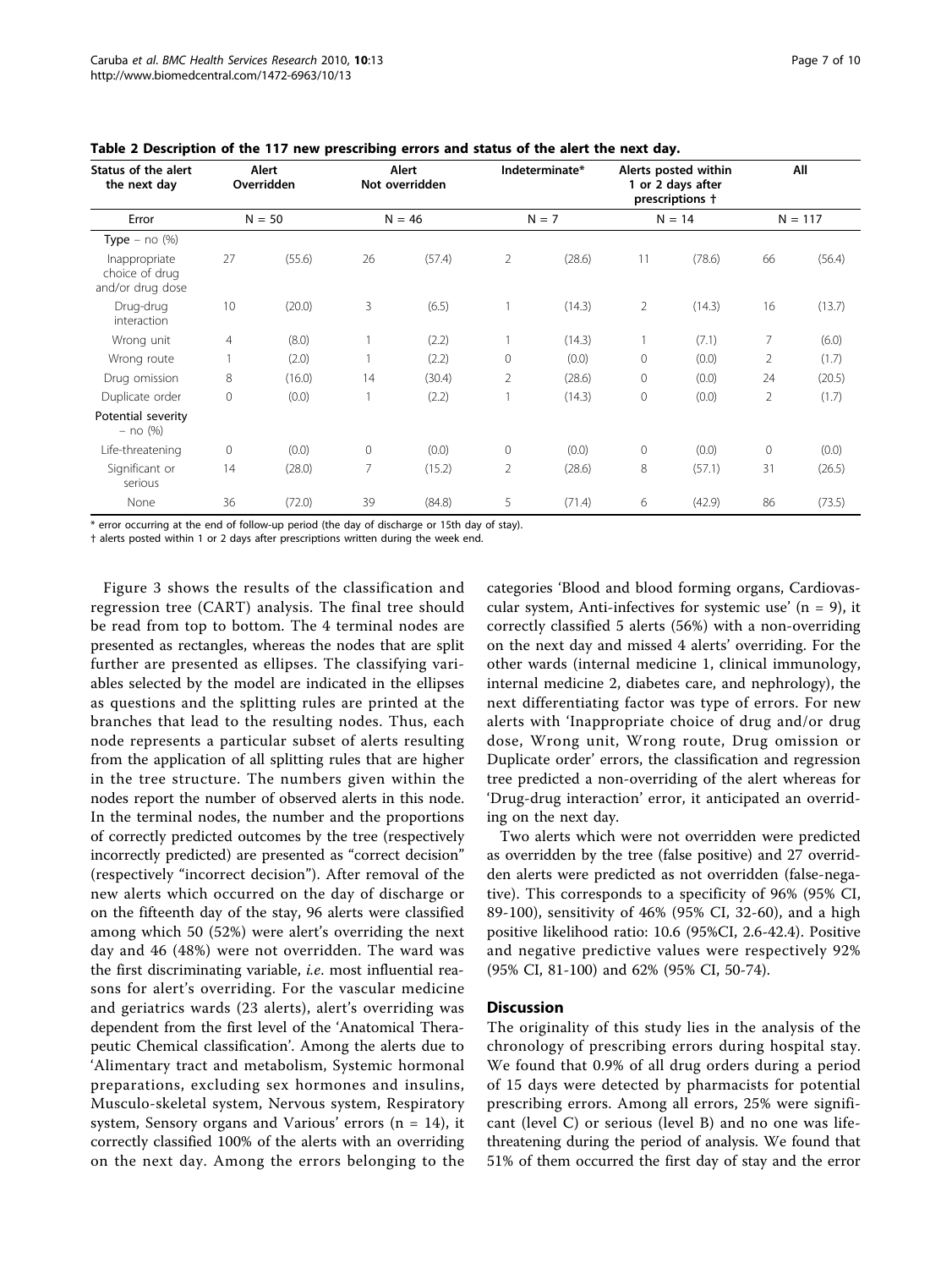<span id="page-7-0"></span>

rate decreased drastically in the first three days of stay. Moreover, in our setting 80% of the errors occurred on the 3 first days. In practice, patients are admitted most often by junior doctors who try to know the medication history. This could explain the high proportion of errors that occured on the first day. In order to reduce this rate, we would like to perform a systematic pharmacist consultation with the patient the day of the admission in order to accurate medication history.

These results are in agreement with those reported by Cornish et al. et Bobb et al. studies who respectively found that 53% and 64% of prescribing errors occurred at the time of admission to the hospital [[12,13\]](#page-9-0). Considering the risk of prescribing errors thereby shown to be maximal at admission and during the first three days of stay, the role of pharmacists in alerting for prescribing error could be focused during this period. This suggestion is strengthened by the fact that more than 80% occurring later during the stay have a level C of severity.

In a previous study performed in the same setting, we found a similar rate of prescribing errors which is consistent with various results published in other studies, whether they considered prescribing errors alerted by a CPOE [[13,19](#page-9-0)] of by pharmacists [\[20,21](#page-9-0)]. Furthermore, renal impairment was significantly associated with the risk of error. Indeed, patients with renal impairment have a twice as high risk of error than patients without. These data were in agreement with other studies where drug dosage are inappropriate for 20 to 46% of prescriptions requiring dosage adjustments based on renal function [\[16,17\]](#page-9-0).

The main limit of our study is the low number of new errors to model the evolution of the error incidence risk after the 5<sup>th</sup> day, and this may alter the robustness of the chronological model. However, our data were collected prospectively on a daily basis through routine pharmacy validation tasks and from the list of alerts posted the same day.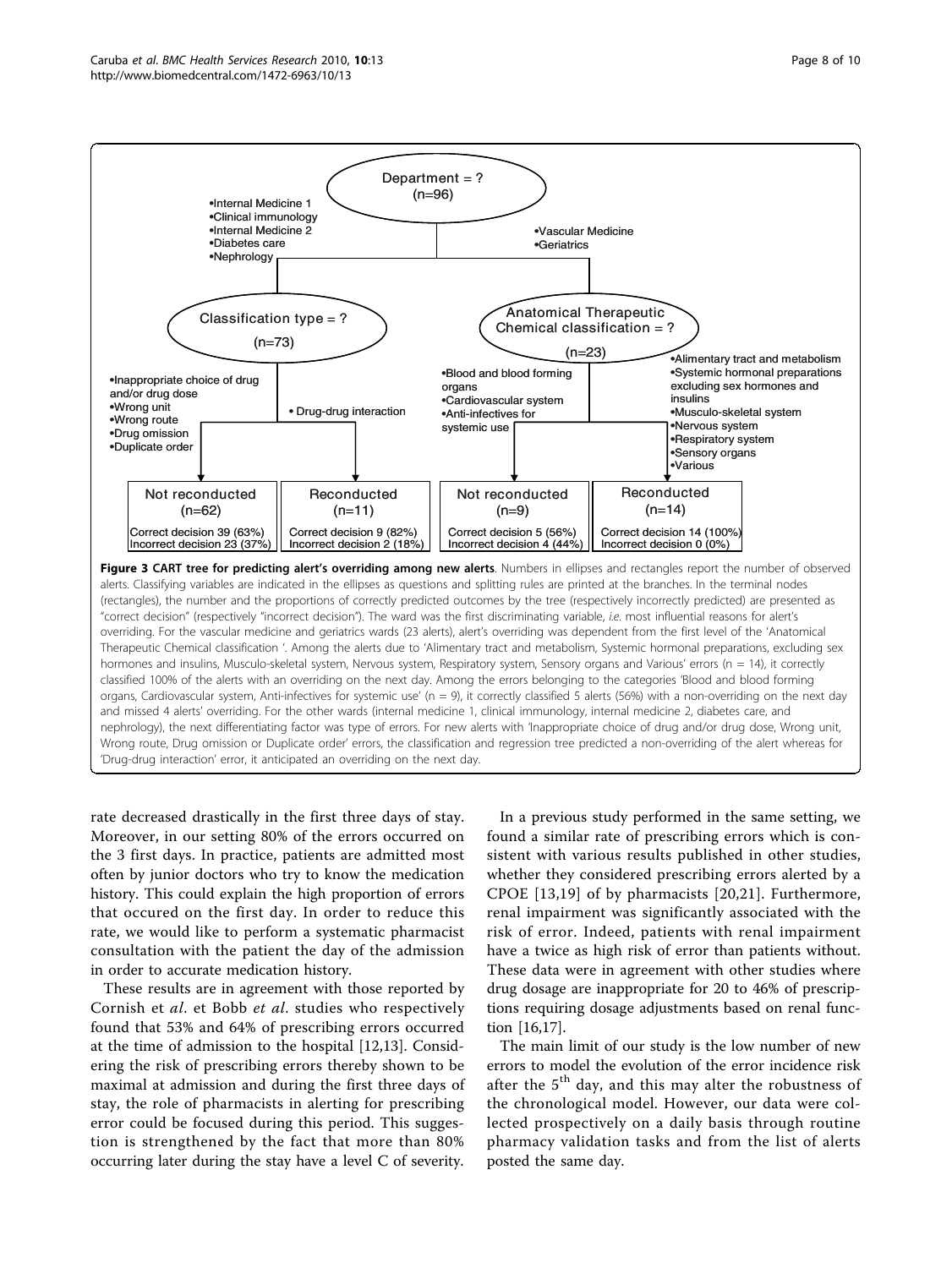<span id="page-8-0"></span>We found that 52% of alerts were overridden. Two explanations of this important rate of overriden alerts could be discussed. First, clinical pharmacy is rapidly expanding in France and its impact among prescribers is still modest and little known. Additionally, as we observed in a previous study [[11](#page-9-0)]), the alerts sent by the pharmacist are not readily visually accessible to the prescriber in our CPOE system. Five clicks are required to reach and read the content of alerts. Moreover, drug omissions were the alerts most frequently taken into account by prescribers. Classification and regression tree (CART), analysis showed that ward was the first discriminating variable influencing reasons for alert's overriding. Since all wards provide similar acute care in conventional hospital beds, this discriminating effect may be rather explained by different behaviors of medical staff and different degrees of collaboration with pharmacists. The ward, the Anatomical Therapeutic Chemical class of prescribed drug and the type of potential error allowed to predict the overriding of the alert with a positive predictive value of 92%. According to the classification and regression tree (CART) analysis and although the renal impairment is known as a risk factor of error, this criterion doesn't appear as predictive of the consideration of the posted alert.

The sensitivity of the classification and regression tree (CART) model was only of 46%. This analysis of predictive factors for alerts overriding is limited by the low number of new errors in our data. The qualification of alerts by type and severity was performed by five pharmacists well trained to routine validation tasks. The classification used was derived from published and commonly accepted ones [[6](#page-9-0),[22](#page-9-0)-[24\]](#page-9-0) and used for several years by the pharmacists team [[2](#page-9-0),[11](#page-9-0)].

Various studies have addressed the frequency and explanation of overriding alerts. In a systematic review of 17 studies, Van der Sijs et al. identified 9 studies which quantitatively analysed overriding in hospital setting [\[25](#page-9-0)]. The reported overriding rate varied from 40% to 96% and the alerts most often overridden concerned orders renewals, interaction with topical drugs, and uncertain allergies. All these studies concentrated on alerts automatically targeted by a CPOE. In another qualitative study, Van der Sijs investigated which types and objects of alerts were deemed useless enough by clinicians to be turn off in the CPOE system. For three among the 24 alerts studied, more than 50% of clinicians agreed to turn them off: 1) coumarins and amiodarone or propafenone, 2) beta-blockers and nonsteroidal anti-inflammatory drugs and 3) selective betablockers and insulin [[26\]](#page-9-0).

### Conclusions

In the French regulation context of drug prescription and pharmacy validation, this study can help the pharmacists to orient their time and resource investments on validation tasks. Since 80% of the prescribing errors occurring on the first 3 days of the hospital stay, the analysis of the drug computerized orders by pharmacists should concentrate over this period. The restriction of the analysis of prescriptions to the first day of stay may be safer than the daily analysis all along the patient stay.

Moreover, the implementation of alerts to the physician could complement the pharmacist's validation tasks and make the prevention of prescribing errors more efficient. In this perspective, the difference of overriding behavior between wards and according drug Anatomical Therapeutic Chemical class or type of error should guide the choice and specification of these alerts.

Additional file 1: Description of the classifications for type and severity of prescribing errors. This file is a classification of the type and degree of severity of the prescribing errors. Click here for file [ http://www.biomedcentral.com/content/supplementary/1472-6963-10- 13-S1.DOC ] Additional file 2: Estimated mean number of new prescribing errors per 10 order lines and 95% Confidence Intervals for the univariate Poisson regression model. Click here for file [ http://www.biomedcentral.com/content/supplementary/1472-6963-10- 13-S2.DOC ] Additional file 3: Estimated mean number of new prescribing errors per 10 order lines and 95% Confidence Intervals for the multivariate Poisson regression model. Click here for file [ http://www.biomedcentral.com/content/supplementary/1472-6963-10- 13-S3.DOC ]

#### Author details

<sup>1</sup>Department of pharmacy, APHP, Georges Pompidou European Hospital 75015 Paris, France. <sup>2</sup>Laboratoire Interdisciplinaire de Recherche en Economie de Santé, Paris, France. <sup>3</sup>Department of Hospital Informatics, Evaluation and Public Health, APHP, Georges Pompidou European Hospital, 75015 Paris, France. <sup>4</sup>INSERM, UMR S 872, Equipe 20, Paris, France. <sup>5</sup>Centre de Recherche des Cordeliers, Université Paris Descartes, Paris, France. <sup>6</sup>INSERM, Centre D'investigation Épidémiologique 4, Paris, France. <sup>7</sup>Université Paris Descartes, INSERM U765, 4 avenue de l'Observatoire, 75006 Paris, France.

#### Authors' contributions

TC extracted and analysed the data and prepared a draft of the manuscript and contributed to all other aspects of the study. IC prepared a revised version of the manuscript and provided intellectual input into study design and statistical analysis. FG performed the statistical analyses. VB extracted the data. DB participated in the design of the study. PP and PD contributed to the final version of the manuscript. BS participated in the design of the study, the critical revision of the manuscript and its supervision. All authors have given final approval of the submitted manuscript.

#### Competing interests

The authors declare that they have no competing interests.